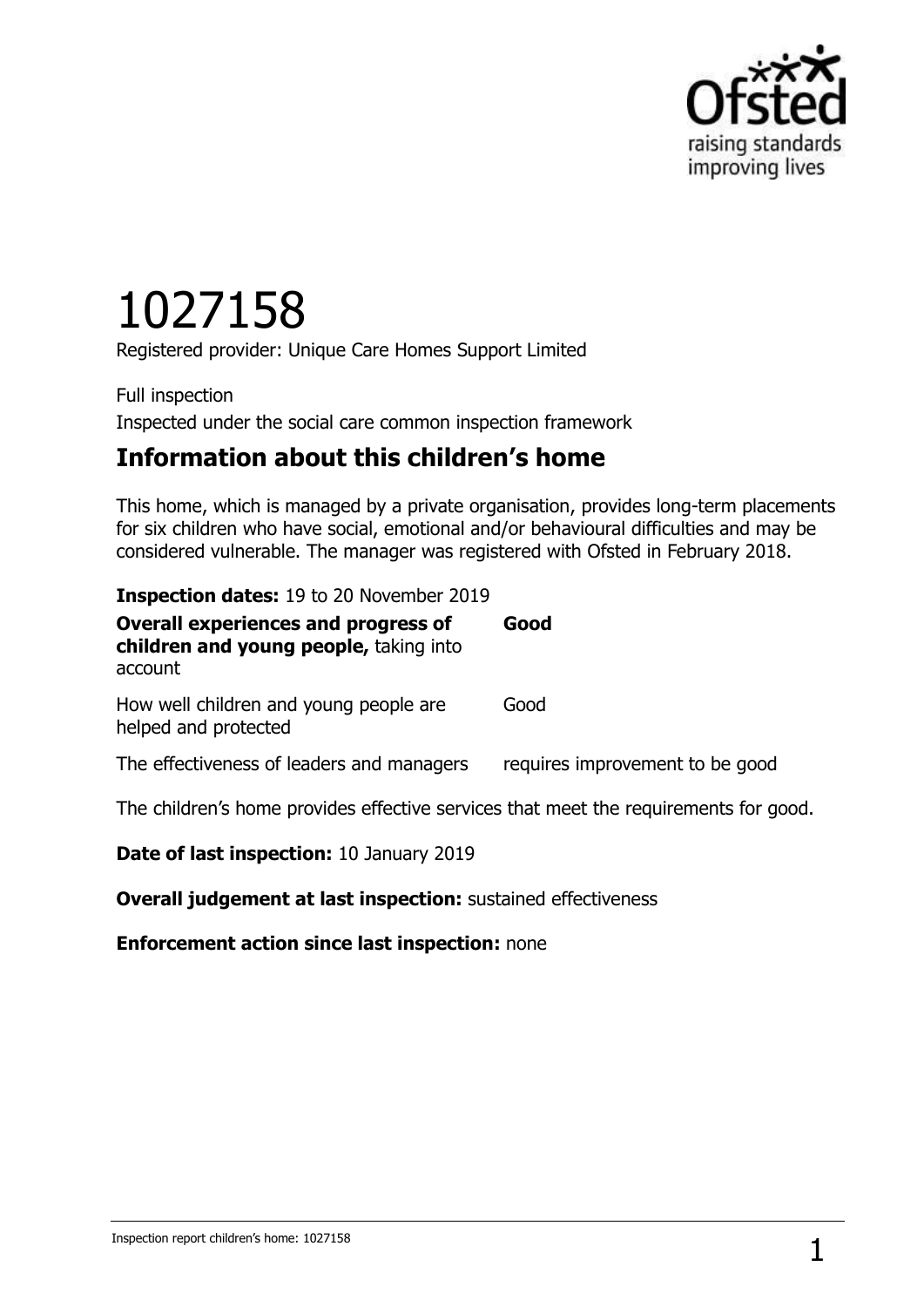

## **Recent inspection history**

| <b>Inspection date</b> | <b>Inspection type</b> | <b>Inspection judgement</b>        |
|------------------------|------------------------|------------------------------------|
| 10/01/2019             | Interim                | Sustained effectiveness            |
| 12/09/2018             | Full                   | Good                               |
| 29/09/2017             | Interim                | Declined in effectiveness          |
| 17/05/2017             | Full                   | Requires improvement to<br>be good |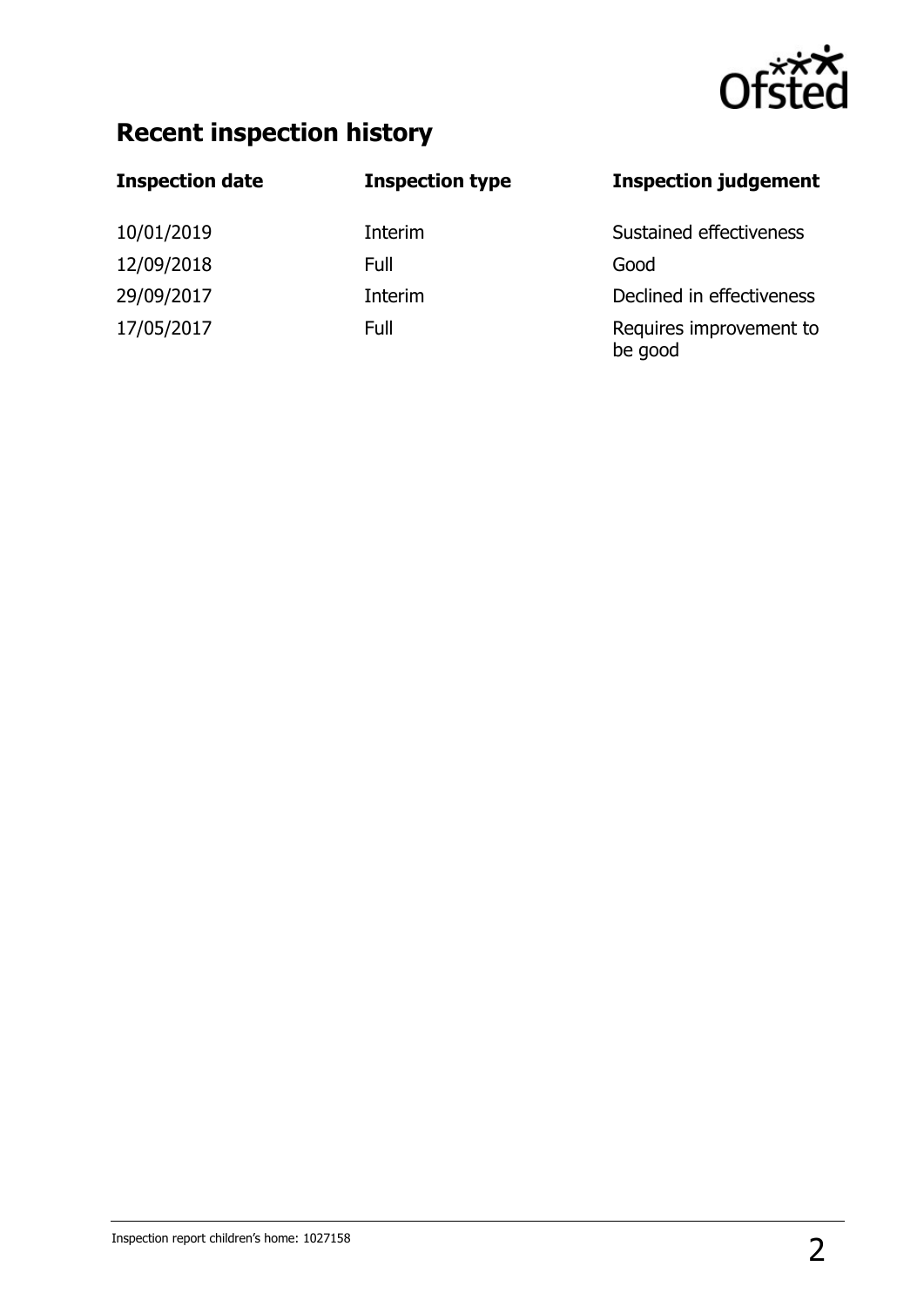

## **What does the children's home need to do to improve?**

#### **Statutory requirements**

This section sets out the actions that the registered person(s) must take to meet the Care Standards Act 2000, Children's Homes (England) Regulations 2015 and the 'Guide to the children's homes regulations including the quality standards'. The registered person(s) must comply within the given timescales.

| <b>Requirement</b>                                                                                                                                        | Due date   |
|-----------------------------------------------------------------------------------------------------------------------------------------------------------|------------|
| The leadership and management standard is that the registered<br>person enables, inspires and leads a culture in relation to the<br>children's home that- | 31/12/2019 |
| helps children aspire to fulfil their potential; and                                                                                                      |            |
| promotes their welfare.                                                                                                                                   |            |
| In particular, the standard in paragraph (1) requires the<br>registered person to-                                                                        |            |
| use monitoring and review systems to make continuous<br>improvements in the quality of care provided in the home.<br>(Regulation $13(1)(a)(b)(2)(h)$ )    |            |

#### **Recommendations**

■ Children must feel safe and be safe. Staff should support children to be aware of and manage their own safety both inside and outside the home to the extent that any good parent would. Staff should help children to understand how to protect themselves, feel protected and be protected from significant harm. ('Guide to the children's homes regulations including the quality standards', page 43, paragraph 9.9)

In particular, ensure that the plans to erect a fence and gate are implemented promptly.

■ Staff need the knowledge and skills to recognise and be alert for any signs that might indicate a child is in any way at risk of harm. ('Guide to the children's homes regulations including the quality standards', page 43, paragraph 9.12)

In particular, ensure that staff who undertake fire risk assessments are competent to do so.

■ Children must be listened to and enabled to report any allegations at the earliest opportunity. Staff should report any allegation of abuse immediately to a senior manager within the home. Any allegation of harm or abuse must be addressed in line with the home's child protection policy. ('Guide to the children's homes regulations including the quality standards', page 44, paragraph 9.17)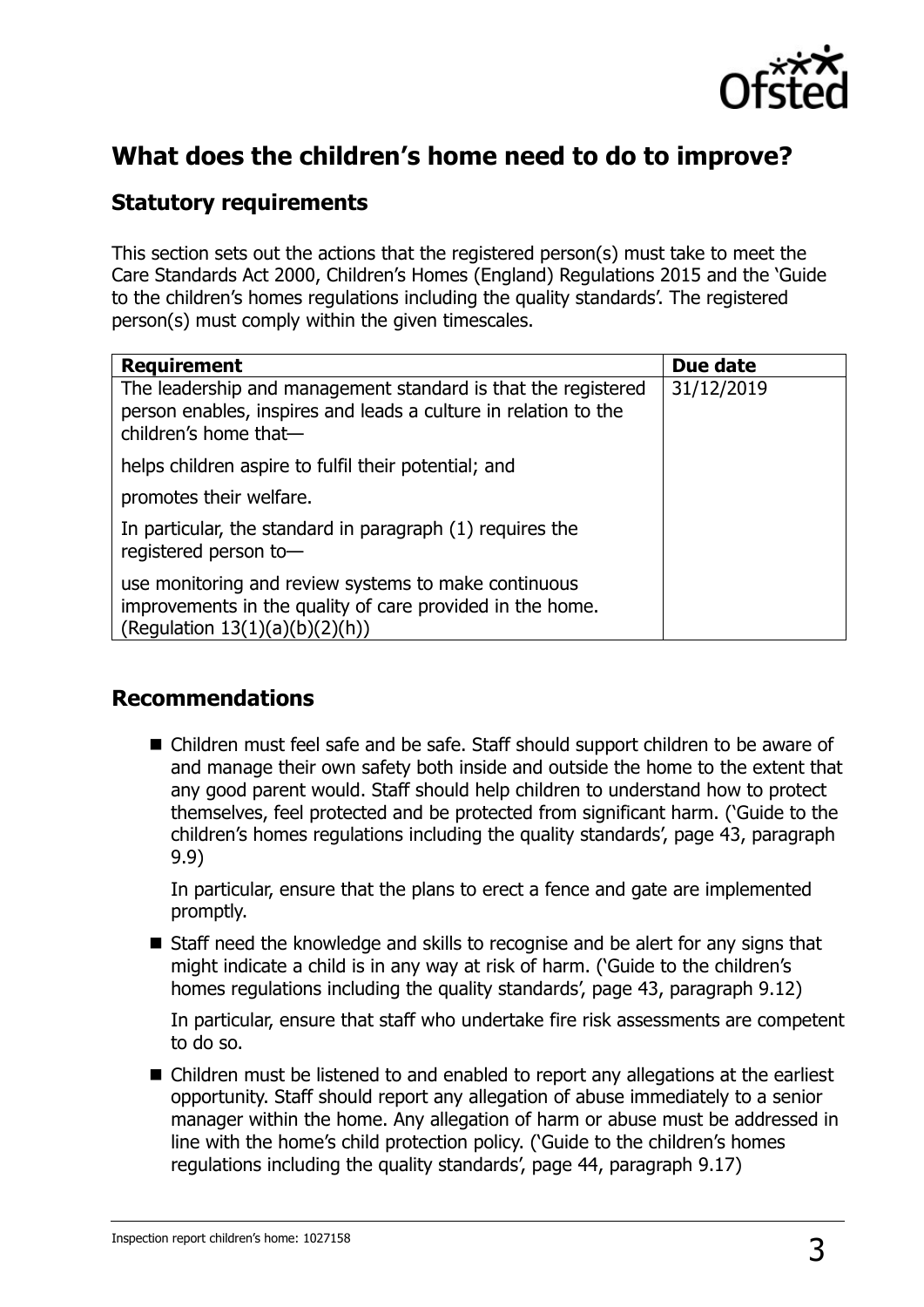

In particular, record any investigation into an allegation against a member of staff and clearly state the rationale for the action taken.

## **Inspection judgements**

#### **Overall experiences and progress of children and young people: good**

Children have strong relationships with the staff, who care about them and for them. A child said, 'It has made such a difference living here. I feel like I belong somewhere.' These relationships provide foundations that enable children to make progress in a range of areas.

Children make progress with their behaviour. A social worker said that their child had reduced the need to be restrained to almost no incidents.

Some children make progress with their health, including their mental health. Professionals spoke of a reduction in self-harm incidents. Staff link with specialist health professionals to meet the children's needs.

Children make progress with their independence skills. One child has support from a specialist service to help him to develop his self-care skills for independence. Another child spoke of developing social skills and confidence as well as learning to cook for themselves.

The children attend school. When attendance is an issue, the staff work with schools to support plans for education and reintegration. The staff and manager support the children to engage in work experience in the local area.

The children enjoy a range of activities. These include ambitious holidays. One child spoke with enthusiasm about having been away on three camping trips in three different countries.

The staff work well with families to enable them to spend time with their children. A parent said, 'There has never been anything that I have asked the staff to do that they have not been able to do.'

The manager has identified a potential risk in the grounds. She has an interim risk assessment in place to manage this as a temporary measure. She has made a request to senior managers for fencing and a gate to increase the security for children. However, senior managers have not responded. Therefore, identified risks remain and there is no long-term resolution.

#### **How well children and young people are helped and protected: good**

The children said that they feel safe and that the staff are there for them when they need them. Children share concerns or worries with the staff, who know them well. The children said that the staff understand them.

Children rarely go missing. There has only been one incident since the last inspection.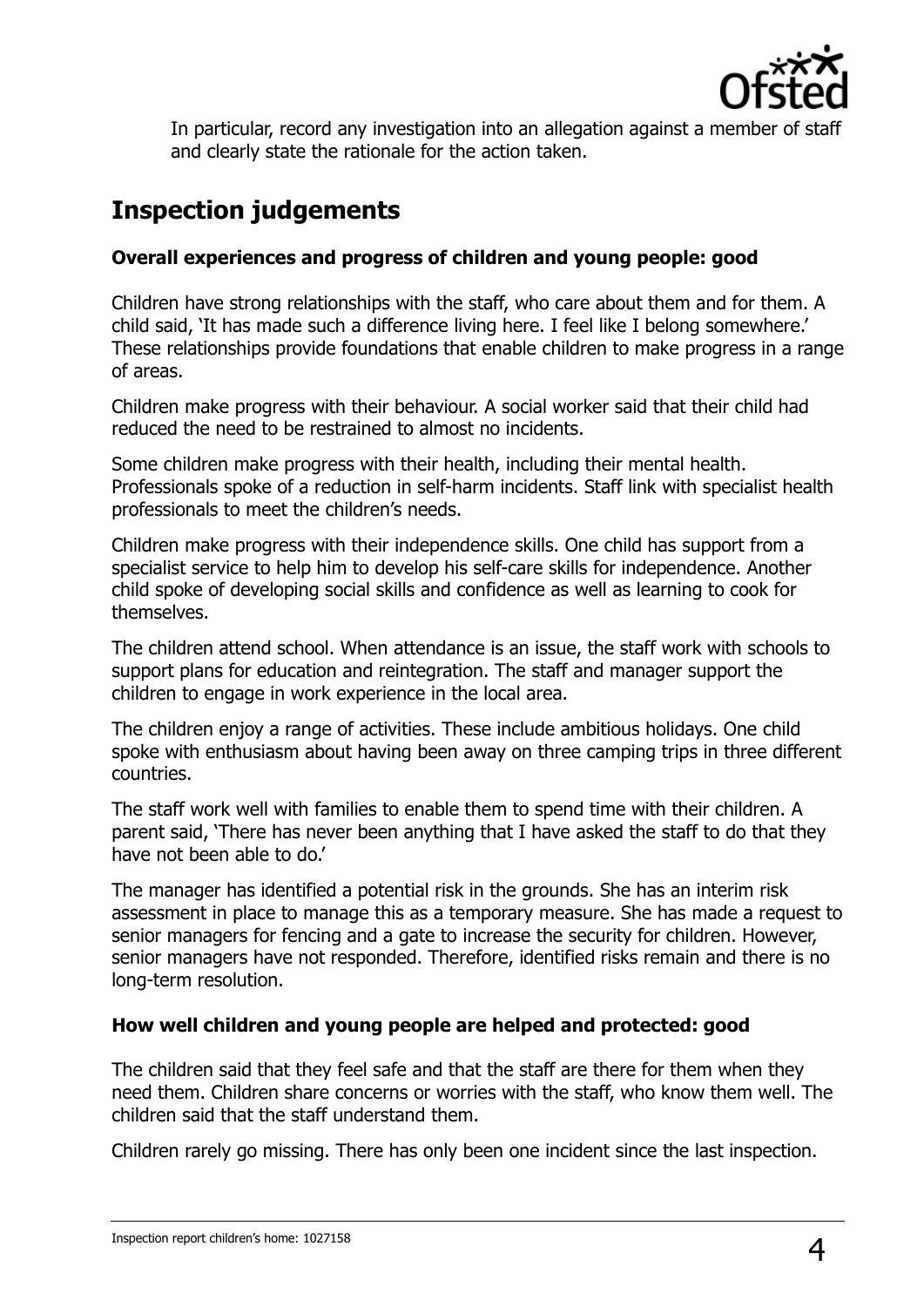

There are frequent incidents when the staff physically intervene to keep children safe. Children said that the holds are supportive and help them feel safe. The number of interventions for individual children reduces over time.

The management team ensures that information is passed to the designated officer when concerns about staff arise. However, in the one instance when this occurred, no investigation report was produced. Although investigation activity took place, managers did not draw this information together or evaluate it in a clear format. This makes it difficult to understand the rationale for decisions.

#### **The effectiveness of leaders and managers: requires improvement to be good**

The manager has high expectations for the home. Professionals said that she has a clear focus on the needs of the children. This focus has enabled strong relationships with children to develop.

The manager has ensured a good overall experience for the children. However, there remain several areas for improvement relating to wider management, particularly oversight and monitoring. The monitoring of case records is not good. Errors and omissions in records are compounded by a lack of meaningful oversight and evaluation. This results in a lack of scrutiny of incidents and limits the opportunities to guide and develop staff. In addition, this has the potential to reduce opportunities for staff to reflect on practice. Monitoring of the physical environment is not good enough and issues are not always identified. A grab bag is in place for staff to use if a child goes missing in darkness. However, its contents are not monitored. When checked during the inspection, this bag did not contain all the items that it should and the phone that is kept in the bag was out of charge.

Although managers undertake fire risk assessments, they are not trained to do so and do not have the necessary knowledge to ensure that all risk-reduction strategies are effective.

The manager has a good understanding of the needs and experiences of the children. She has made significant improvement to impact assessments.

Feedback from external professionals is strong. They spoke of good working relationships with the staff and the manager. Families spoke highly of the home. They said that the staff and managers make time for them and that the communication is good.

## **Information about this inspection**

Inspectors have looked closely at the experiences and progress of children and young people. Inspectors considered the quality of work and the differences made to the lives of children and young people. They watched how professional staff work with children and young people and each other and discussed the effectiveness of help and care provided. Wherever possible, they talked to children and young people and their families. In addition, the inspectors have tried to understand what the children's home knows about how well it is performing, how well it is doing and what difference it is making for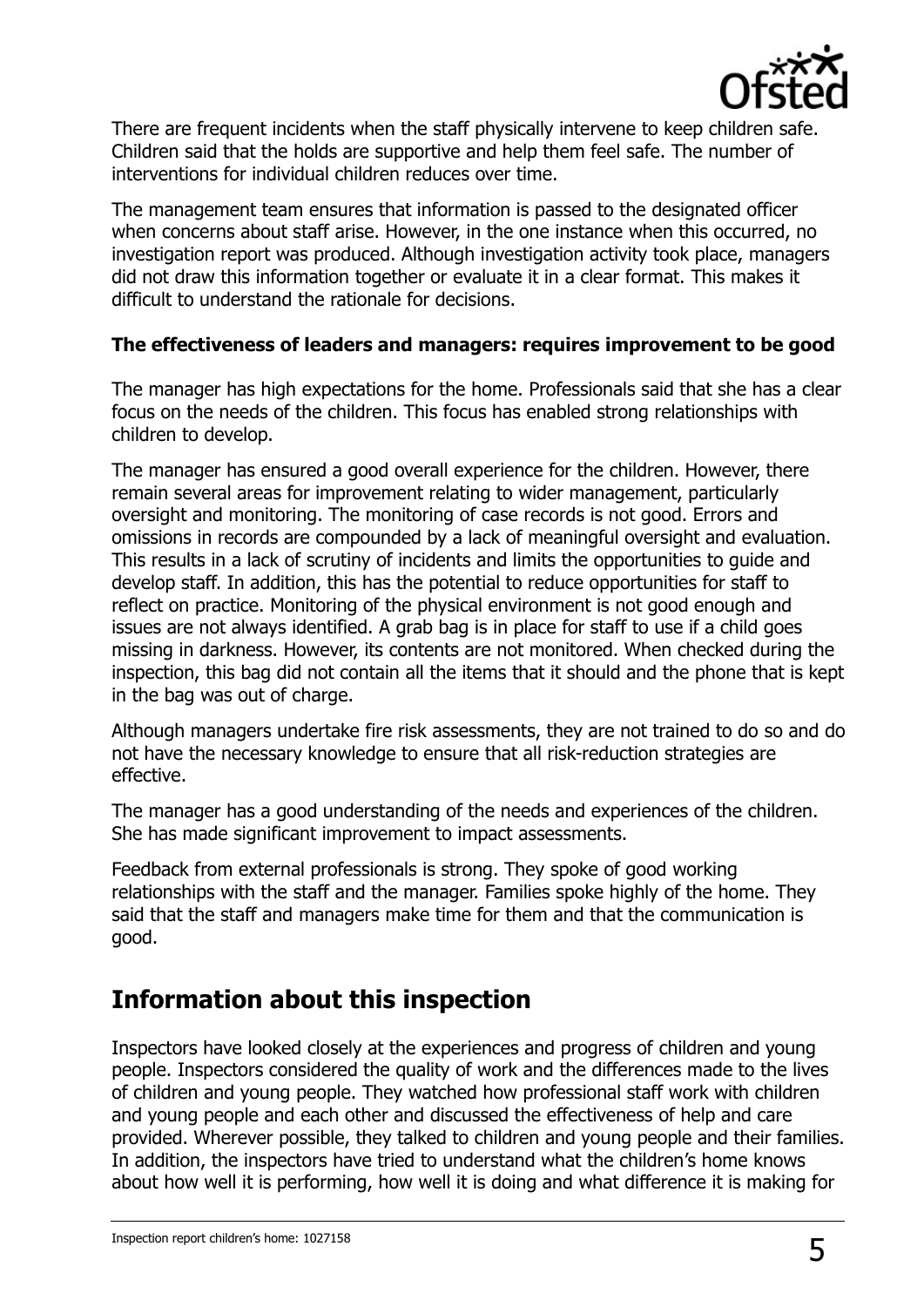

the children and young people whom it is trying to help, protect and look after.

Using the 'Social care common inspection framework', this inspection was carried out under the Care Standards Act 2000 to assess the effectiveness of the service, how it meets the core functions of the service as set out in legislation, and to consider how well it complies with the Children's Homes (England) Regulations 2015 and the 'Guide to the children's homes regulations including the quality standards'.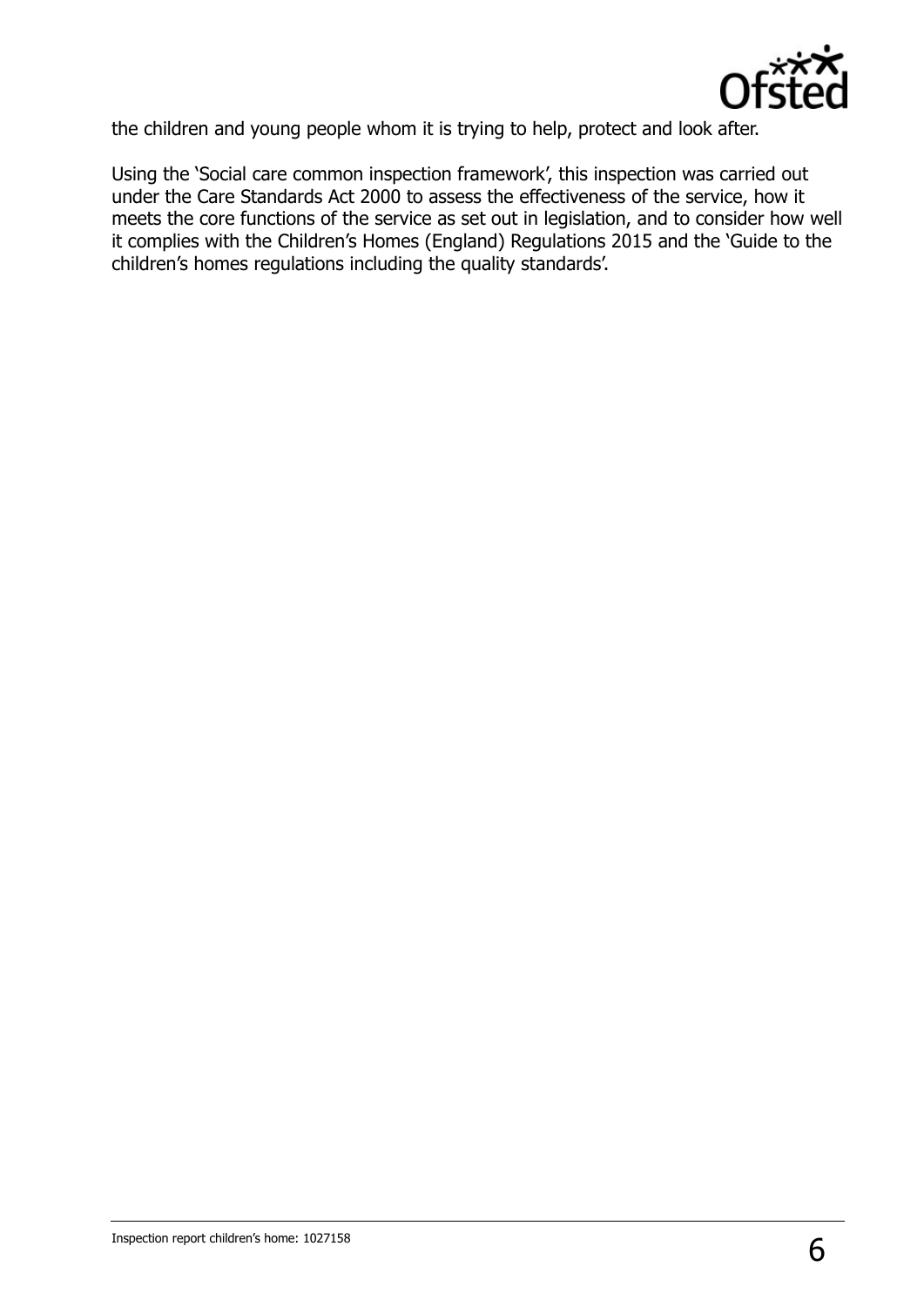

## **Children's home details**

**Unique reference number:** 1027158

**Provision sub-type:** Children's home

**Registered provider:** Unique Care Homes Support Limited

**Registered provider address:** White House Business Centre, The White House, Greenalls Avenue, Warrington, Warrington WA4 6HL

**Responsible individual:** Joanne Murray

**Registered manager:** Sarah Mansi

### **Inspector**

Ashley Hinson: social care inspector